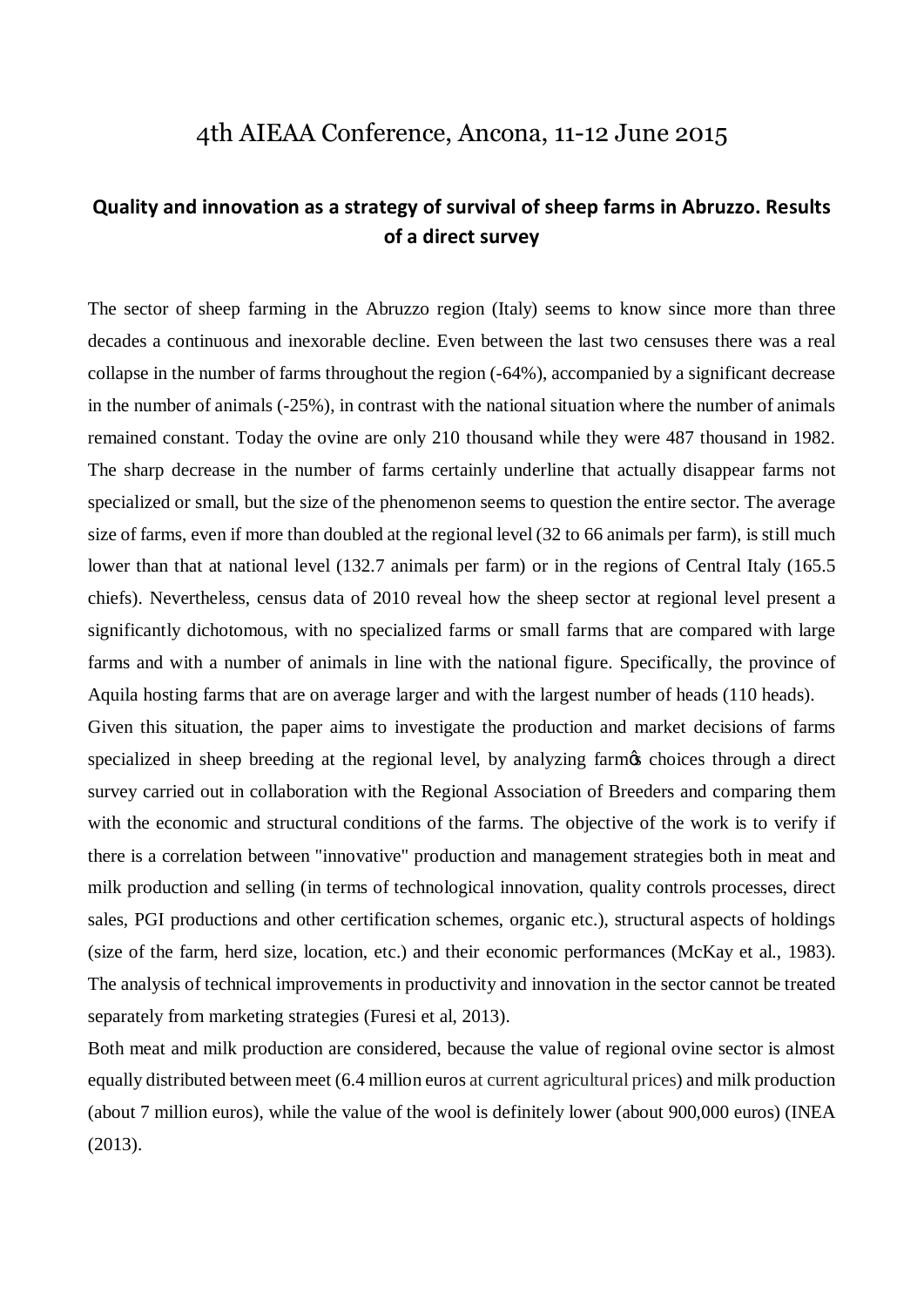We collected data for this study through in-depth interviews to sheep farmers using a structured interview scheme. Experienced data collectors of the Regional Association of Breeders managed the interviews. Through this direct investigation, it could be possible to collect in detail aspects of production concerning 101 farms in the region, for a total of 35,980 heads (2013), representing 3.1% of the farms but more than 17% of the animals at regional level. The average dimension is about 350 heads per farm, so that they are therefore farms that operate in a professional manner on the territory (Sotte, Arzeni, 2013).

The issues covered in the direct survey are: the breeds, the type of farming (wild, semi-wild, extensive rearing etc.), the animal feed and feeding supply methods, organic certification, participation in quality production paths and PGI certification schemes, the adoption of technological innovation (i.e. milking mechanization and milk refrigeration)*,* the sales channels of the meat, the milk processing, the sales channels of the processed products and the related trade and retail prices.

In the sample, participation in quality control schemes is still low: 61% participate in periodical quality controls programs of meat and 29% of milk, 38% produce in accordance with the Protected Geographical Indication  $\tilde{o}A$ gnello del Centro Italia IGP $\ddot{o}$  (Central Italian Lamb) scheme and 26% with other private certification schemes. Concerning milk production, the sample is equally divided between farms that only produce milk for selling and farms with their own cheese factory. Different channels are utilized (intermediaries, restaurants, modern distribution, direct on farm selling) and there is a strong variability in trade and retail prices, so that the supply is characterized by heterogeneity both in terms of products quality and distribution choices.

We use the results of this representative survey across Abruzzo Region in order to analyze and interpret farms market strategies and their capacity to adjust supply to demand, modifying the breeds of sheep or the breeding methods, introducing quality innovation and labels, adapting the selling strategies.

The survey results were compared with the structural and economic aspects of the farms, through the use of Census micro-data provided by ISTAT (Italian National Institute of Statistics). In addition, for the part of the farms under investigation covered by the observation survey FADN (Farm Accountancy Data Network), it was possible to analyze in detail the production choices, costs and economic results. The relations among technical, economic and market parameters were analyzed using multivariate statistical tools**.**

The present paper increases the conceptual and empirical understanding of sheep market functioning in Abruzzo Region. It is an addition to existing work on meat and milk food supply chains (Dries, et al., 2009; Marsden, et al. 2002) and on the benefits of labels and innovation for securing farmers  $\phi$